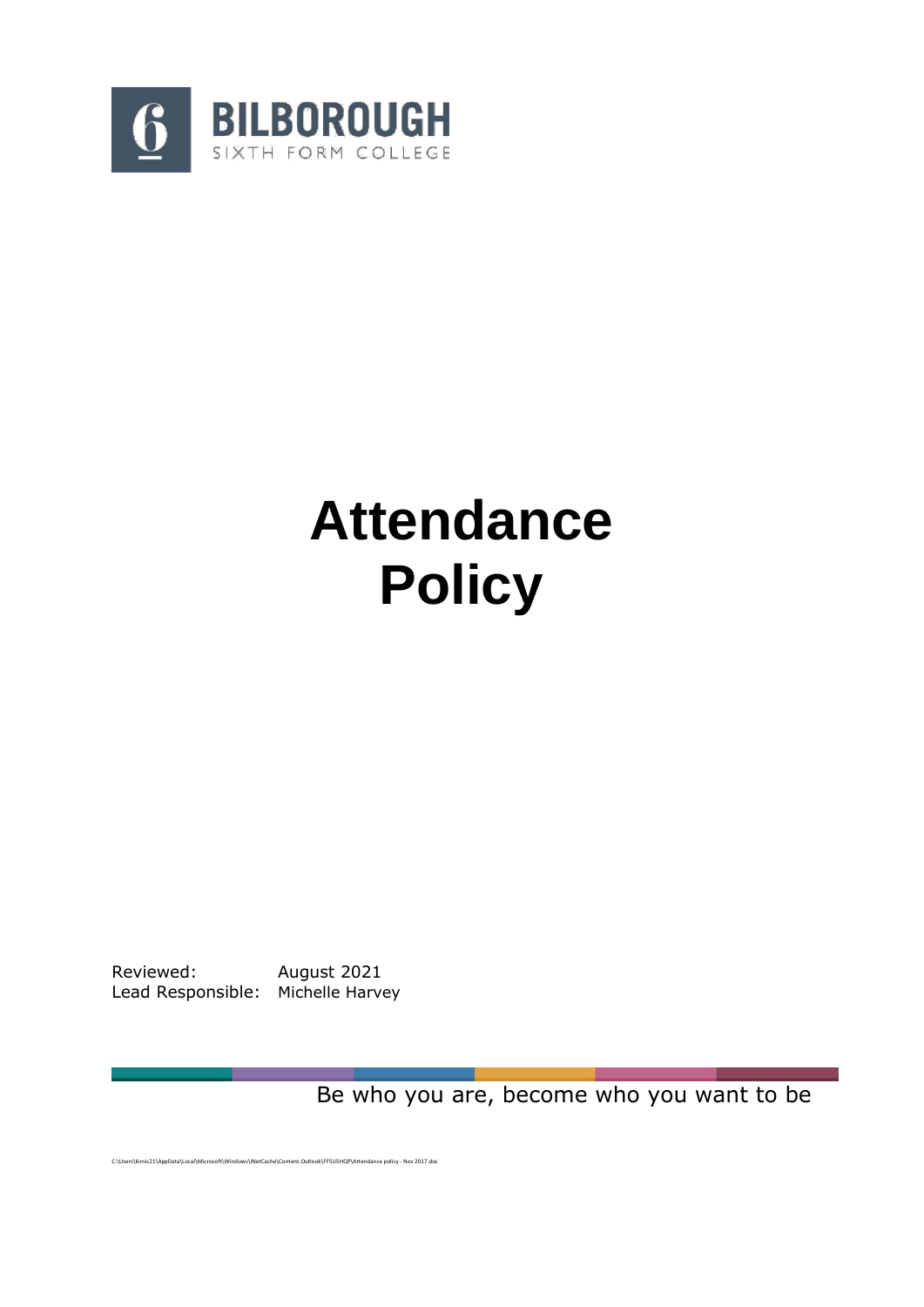# **1. Policy statement:**

Key to student success and wellbeing are high levels of attendance and punctuality. Teaching and learning of all can be disrupted by poor management of attendance therefore this policy seeks to set out responsibilities for notifying unavoidable absences and taking measures to make good any work missed.

# **2. Policy aims:**

To promote excellent student attendance To support students experiencing genuine difficulties in attending college

# **3. Policy methodology:**

Communicating procedures for monitoring attendance effectively to staff, students and parents/carers Identifying "at risk" students quickly and taking appropriate action

# **4. Policy details:**

Our expectation is that students have 100% attendance and are punctual to all their scheduled commitments including lessons and tutorial appointments.

## **4.1 Punctuality:**

Students who arrive late must see the teacher at the end of the lesson and identify catch up work and deadlines, the register will be marked with L. 4 Ls in the register in any one-half term will flag up as "at risk" on Staff Advantage and will become a disciplinary matter for tutors to deal with.

## **4.2 Absence:**

Students should not miss a scheduled commitment without following procedures as outlined below.

It is the student's responsibility to communicate effectively with college in respect of all absences and to arrange to catch up any work missed. Failure to do so may result in disciplinary proceedings and/or being asked to contribute towards cost of examinations. 3 or more unauthorised absences in any one week will be flagged as "at risk" on the Staff Advantage and will become a disciplinary matter for tutors to deal with. Normally students whose attendance falls below 90% by the time examination entries are made will be required to pay a contribution towards the cost of assessment. The college will continue to be sympathetic in the case of unavoidable absence and in these cases, is committed to offering support to address problems (e.g. close family bereavement, religious festivals, prolonged absence caused by long term ill-health etc)

C:\Users\kirnic21\AppData\Local\Microsoft\Windows\INetCache\Content.Outlook\FF5U5HQP\Attendance policy - Nov 2017.doc